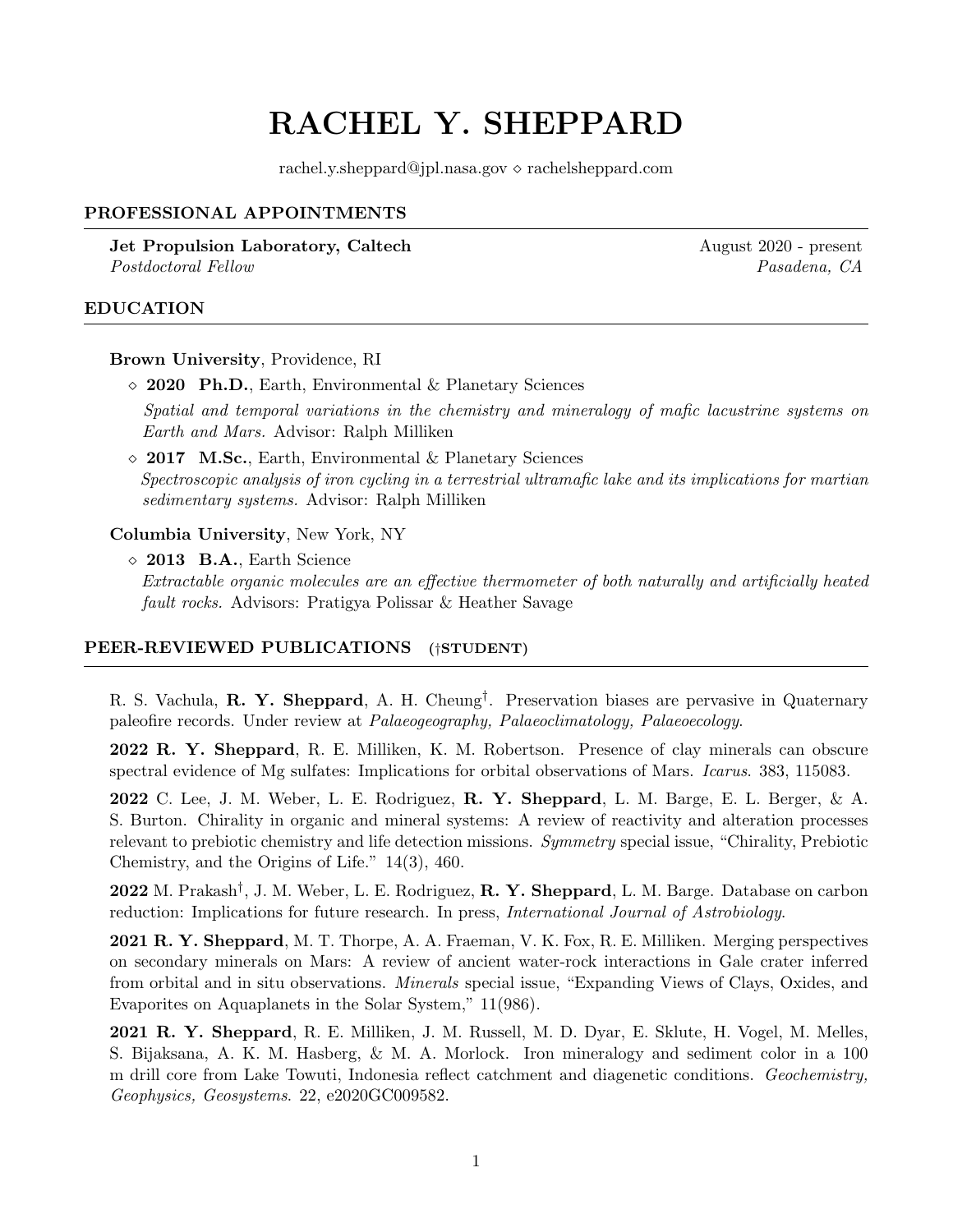2020 R. Y. Sheppard, R. E. Milliken, Y. Itoh, & M. Parente. Updated perspectives and hypotheses on the mineralogy of Lower Mt. Sharp, Mars, as seen from orbit. Journal of Geophysical Research: Planets. 26.

2020 J. Russell, H. Vogel, S. Bijaksana, M. Melles, A. Deino, A. Hafidz, A. Hasberg, M. Morlock, T. von Rintelen, R. Y. Sheppard, B. Stelbrink, & J. Stevenson. The Late Quaternary tectonic, biogeochemical, and environmental evolution of ferruginous Lake Towuti, Indonesia. Palaeogeography, Palaeoclimatology, Palaeoecology. 556, 109905.

2019 R. Y. Sheppard, R. E. Milliken, J. M. Russell, M. D. Dyar, E. Sklute, H. Vogel, M. Melles, S. Bijaksana, A. K. M. Hasberg, & M. A. Morlock. Characterization of iron in Lake Towuti sediment. Chemical Geology. 512, 11-30.

2017 B. C. Johnson, **R. Y. Sheppard**, A. C. Pascuzzo, E. A. Fisher, & S. E. Wiggins. Porosity and salt content determine if subduction can occur in Europa's ice shell. Journal of Geophysical Research: Planets. 122.

2015 R. E. Sheppard, P. J. Polissar, & H. M. Savage. Organic thermal maturity as a proxy for frictional fault heating: experimental constraints on methylphenanthrene kinetics at earthquake timescales. Geochimica et Cosmochimica Acta. 151, 103-116.

2014 H. M. Savage, P. J. Polissar, R. Sheppard, C. D. Rowe, & E. E. Brodsky. Biomarkers heat up during earthquakes: New evidence of seismic slip in the rock record. Geology.  $42(2)$ , 99-102.

#### OTHER PUBLICATIONS (TRADE JOURNALS, WHITE PAPERS, ETC.)

2021 Keck Institute for Space Studies (KISS), Revolutionizing Access to the Mars Surface. C. J. Culbert, B. L. Ehlmann, A. A. Fraeman, editors. Final Workshop Report for the W. M. Keck Institute for Space Studies, Pasadena, CA.

2015 R. E. Sheppard, W. Wang, & T. Moses. Analysis of melee diamonds using FTIR spectroscopy. Gems & Gemology. 51(1).

2015 R. E. Sheppard, U. D'Haenens-Johansson, K. S. Moe, & W. Wang. HPHT synthetic diamond melee in high-quality mounted jewelry piece. Gems  $\mathcal{B}$  Gemology. 51(1).

2014 W. Wang, M. Altobelli, C. Dieck, & R. E. Sheppard. Screening of small yellow melee for treatment and synthetics. Gems & Gemology.  $50(4)$ .

# PUBLICATIONS IN PREPARATION (DRAFT AVAILABLE, †STUDENT)

R. Y. Sheppard, J. M. Weber, L. E. Rodriguez, E. Hausrath, A. A. Fraeman, L. M. Barge. The effect of clay minerals on Li in martian groundwater simulant. For submission to GRL, Summer 2022.

J. M. Weber, E. M. Martinez<sup>†</sup>, **R. Y. Sheppard**, L. E. Rodriguez, A. Celestian, L. M. Barge. Mars weathering experiments in continuous-flow reactor. For submission to *Chemical Geology*, Summer 2022.

M. Melwani Daswani, R. Y. Sheppard, J. M. Weber, L. E. Rodriguez, M. Grady, S. Schwenzer, I. Wright. Opaque alteration minerals in ALH 84001: Implications for aqueous alteration processes. For submission to *Meteoritics* & Planetary Science, Summer 2022.

E. M. Martinez<sup>†</sup>, E. Flores<sup>†</sup>, D. Valadez<sup>†</sup>, J. M. Weber, D. VanderVelde, **R. Y. Sheppard**, R. P. Hodyss, J. Castillo-Rogez† , M. Melwani Daswani, B. Henderson† , L. M. Barge. Organic adsorption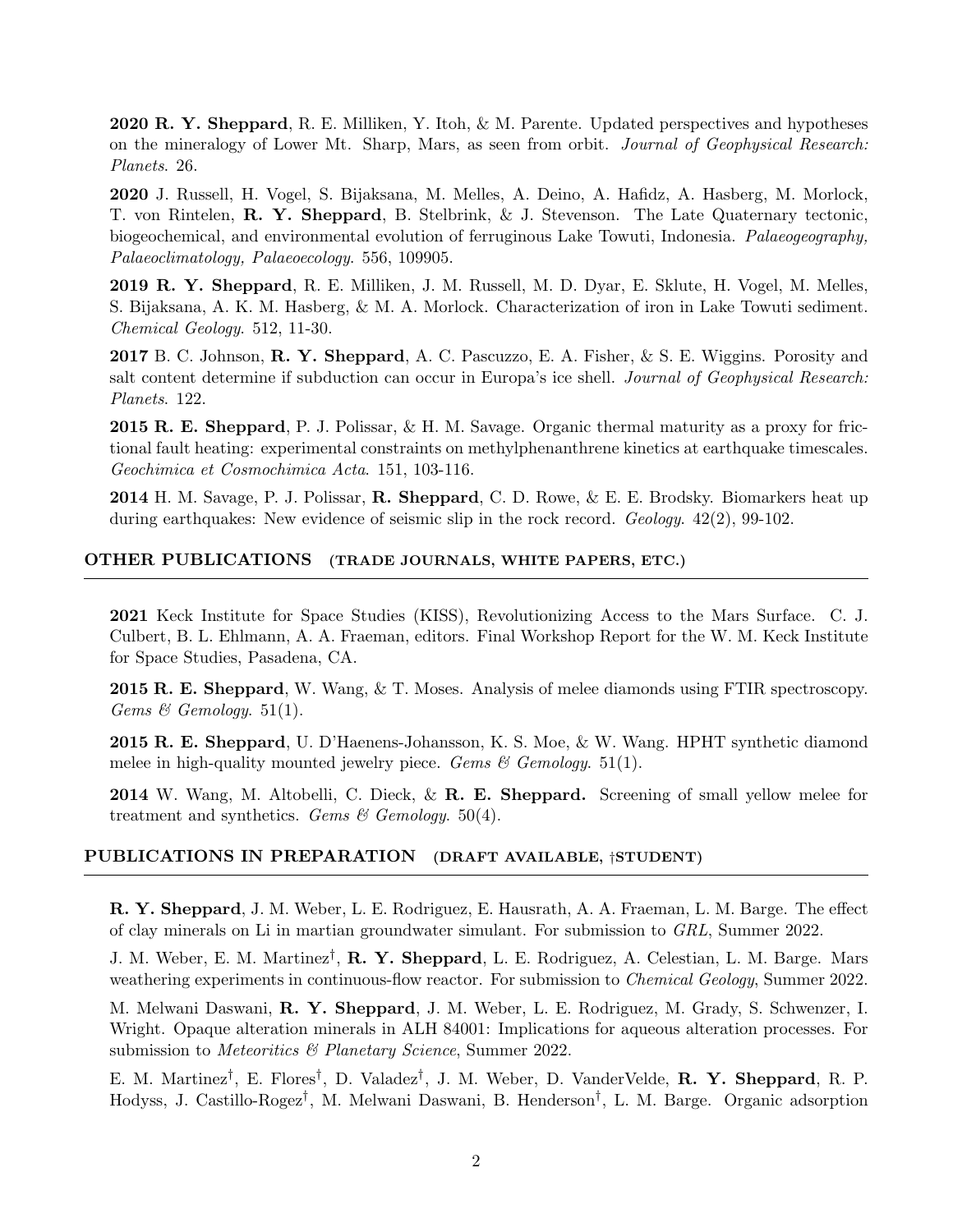onto iron sulfide and hydroxide minerals: Implications for Ceres sample analysis. For submission to Journal of Geophysical Research: Planets, Summer 2022.

H. T. Manelski<sup>†</sup>, **R. Y. Sheppard**, A. A. Fraeman, R. Wiens, J. Johnson., J. Frydenvang, N. Lanza. Statistical classification of Gale crater targets based on ChemCam passive spectra. For submission to Icarus, Fall 2022.

J. Ando<sup>†</sup>, **R. Y. Sheppard**, A. A. Fraeman, C. Seeger<sup>†</sup>, V. Sun, A. Rudolph<sup>†</sup>. Classes of diagenetic features within the Murray formation and their Mastcam multispectral properties. For submission to Icarus, Fall 2022.

R. Y. Sheppard, J. M. Weber, L. E. Rodriguez, A. A. Fraeman, L. M. Barge. Nitrogen redox processes in simulated Mars groundwater environment. For submission to JGR: Planets, Fall 2022.

E. M. Martinez<sup>†</sup>, L. E. Rodriguez, **R. Y. Sheppard**, A. Khodayari, L. M. Barge. Reduction of nitrate to form magnetite. For submission to Earth  $\mathcal{C}$  Space Science, Fall 2022.

L. E. Rodriguez, S. Lamm<sup>†</sup>, **R. Y. Sheppard**, A. Celestian, S. P. Perl, L. M. Barge. Classification of iron (oxy)hydroxides and sulfides using mission-ready spectroscopic techniques and machine learning. For submission to Spectrochimica Acta: Atomic Spectroscopy, Fall 2022.

M. Meyer<sup>†</sup>, R. E. Milliken, K. M. Stack Morgan, **R. Y. Sheppard**. Orbital and rover-based evidence for a base Mirador formation erosional unconformity in Gale crater with implications for the clay-sulfate transition on early Mars. For submission to JGR: Planets, Fall 2022.

R. Y. Sheppard, J. Frydenvang, A. A. Fraeman, R. E. Milliken. Comparison of orbital and in situ subtleties in the chemostratigraphy of Mt. Sharp: A statistical approach.

## RESEARCH GRANTS

2022-2025 ROSES Mars Science Laboratory Participating Scientist Program (MSL-PSP). Science PI. "Understanding Mg-sulfate distribution, hydration state, and crystallinity in Mt. Sharp." (\$300,000.)

2022 Spontaneous Research and Technology Development Program, Jet Propulsion Laboratory. Co-I. "Novel reaction design to test martian weathering." (\$40,000.)

2022 Data Science Working Group, Jet Propulsion Laboratory. Co-I. "Developing machine learning models to facilitate the untargeted identification and classification of organics in complex mixtures via tandem mass spectrometry." (\$50,000.)

2020-2022 Strategic Research and Technology Development Program, Jet Propulsion Laboratory. Science PI. "Experimental constraints on groundwater driven redox gradients on Mars." (\$300,000.)

#### MISSION AND LABORATORY EXPERIENCE

Mars Science Laboratory Team May 2016 - present Participating Scientist 2022-present Science Team Collaborator 2016-2022

**Origins & Habitability Lab, JPL** August 2020 - present Postdoctoral Fellow Pasadena, CA

NASA RELAB & Milliken Lab, Brown University August 2015 - July 2020 Graduate Student Providence, RI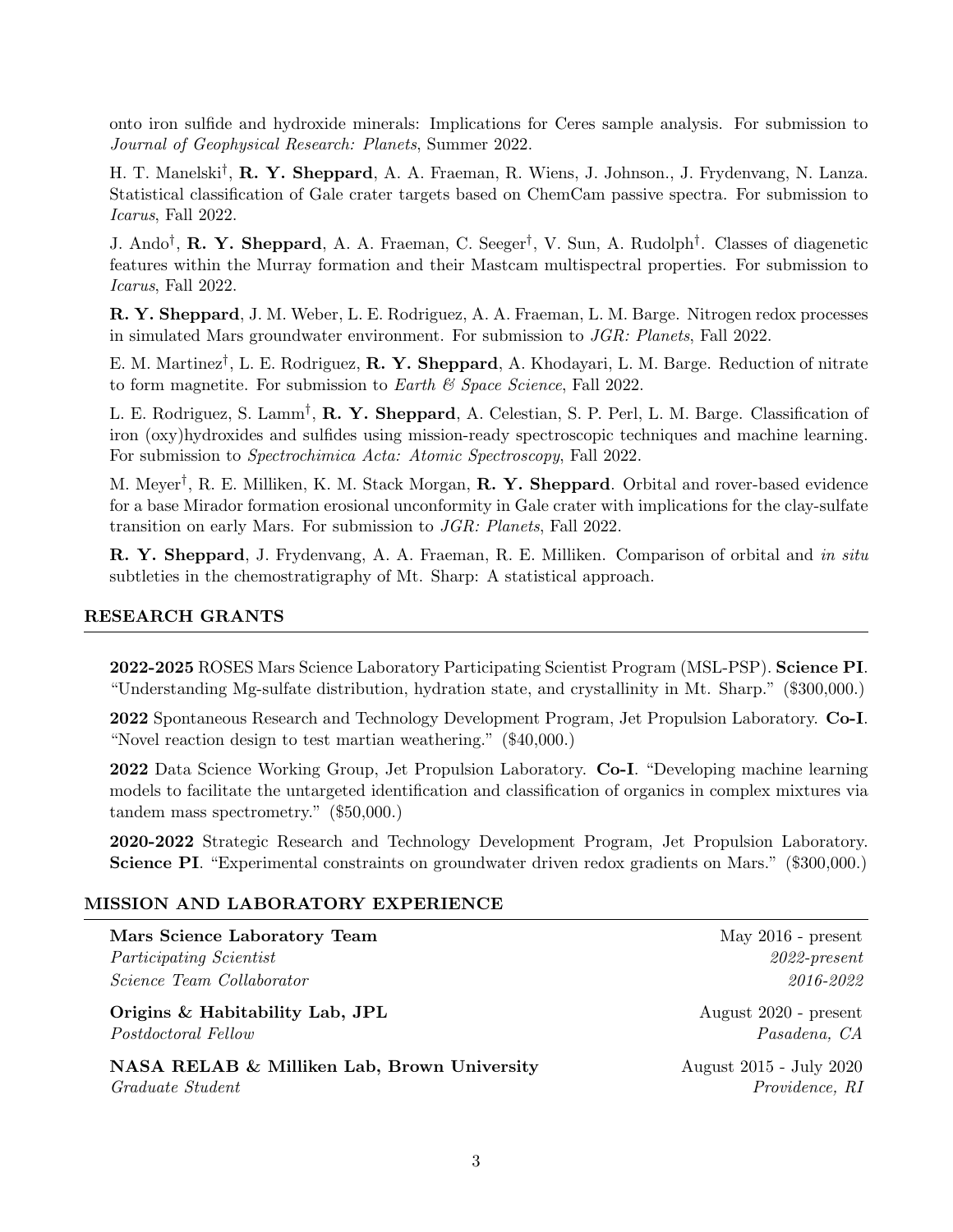Gemological Institute of America Certain Coroleanse October 2013 - June 2015 Research Laboratory, Diamond Color Origin New York, NY

Lamont-Doherty Earth Observatory, Columbia University May 2011 - August 2013 Research Assistant  $Palsades, NY$ 

### AWARDS & FELLOWSHIPS

2022 Seal of Excellence, European Commission, Marie Skłodowska-Curie Actions.

2019 Dissertation Fellowship, Brown University (6 mo.).

2017, 2015 NASA Group Achievement Award, MSL Science and Operations Team.

2015-2018 Presidential Fellowship, Brown University (3 yr.).

2013 Walter C. Pitman III Award, Columbia University Dept. Earth & Environmental Sciences.

## CONFERENCE PRESENTATIONS: FIRST AUTHOR (\*ORAL PRESENTATIONS)

2022 R. Y. Sheppard, A. A. Fraeman, L. M. Barge, J. M. Weber, L. Rodriguez, E. Martinez. Laboratory sediment columns to explore habitability of the martian subsurface under different groundwater conditions. AbSciCon, Atlanta, GA.

2022 R. Y. Sheppard\*, A. A. Fraeman, L. M. Barge, J. M. Weber, L. Rodriguez, E. Martinez. Laboratory sediment column simulations of chemical and redox gradients in the martian groundwater environment. Lunar and Planetary Science Conference, The Woodlands, TX.

2021 R. Y. Sheppard\*, L. Barge, A. A. Fraeman, J. M. Weber, L. Rodriguez, E. Flores, E. Martinez. Laboratory sediment column simulations of chemical and redox gradients in the martian groundwater environment. American Geophysical Union Fall Meeting, New Orleans, LA.

2021 R. Y. Sheppard, R. E. Milliken, J. M. Russell, M. D. Dyar, E. C. Sklute, S. Bijaksana, M. Melles, & H. Vogel. Mineral and chemical changes in a 100 m long sediment core from Lake Towuti, Indonesia and implications for mafic lacustrine sediments in Gale crater, Mars. American Geophysical Union Fall Meeting, New Orleans, LA.

2021 R. Y. Sheppard\*, R. E. Milliken, & K. M. Robertson. Presence of clay minerals can obscure spectral evidence of Mg sulfates: Implications for orbital observations of Mars. Lunar and Planetary Science Conference, The Woodlands, TX.

2020 R. Y. Sheppard, R. E. Milliken, & K. M. Robertson. Reflectance measurements of clays and sulfates under Mars-like temperature and relative humidity cycles and implications for clay-sulfate assemblages in Gale crater. Lunar and Planetary Science Conference, The Woodlands, TX. (Canceled due to Covid-19.)

2020 R. Y. Sheppard, R. E. Milliken, J. M. Russell, M. D. Dyar, E. C. Sklute, S. Bijaksana, M. Melles, & H. Vogel. Mineral and chemical changes in a 100 m long sediment core from Lake Towuti, Indonesia and implications for mafic lacustrine sediments in Gale crater, Mars. Lunar and Planetary Science Conference, The Woodlands, TX. (Canceled due to Covid-19.)

2019 R. Y. Sheppard\*, R. Milliken, & K. M. Robertson, Cycling of hydrous minerals and implications for the martian hydrological cycle. American Geophysical Union Fall Meeting, San Francisco, CA.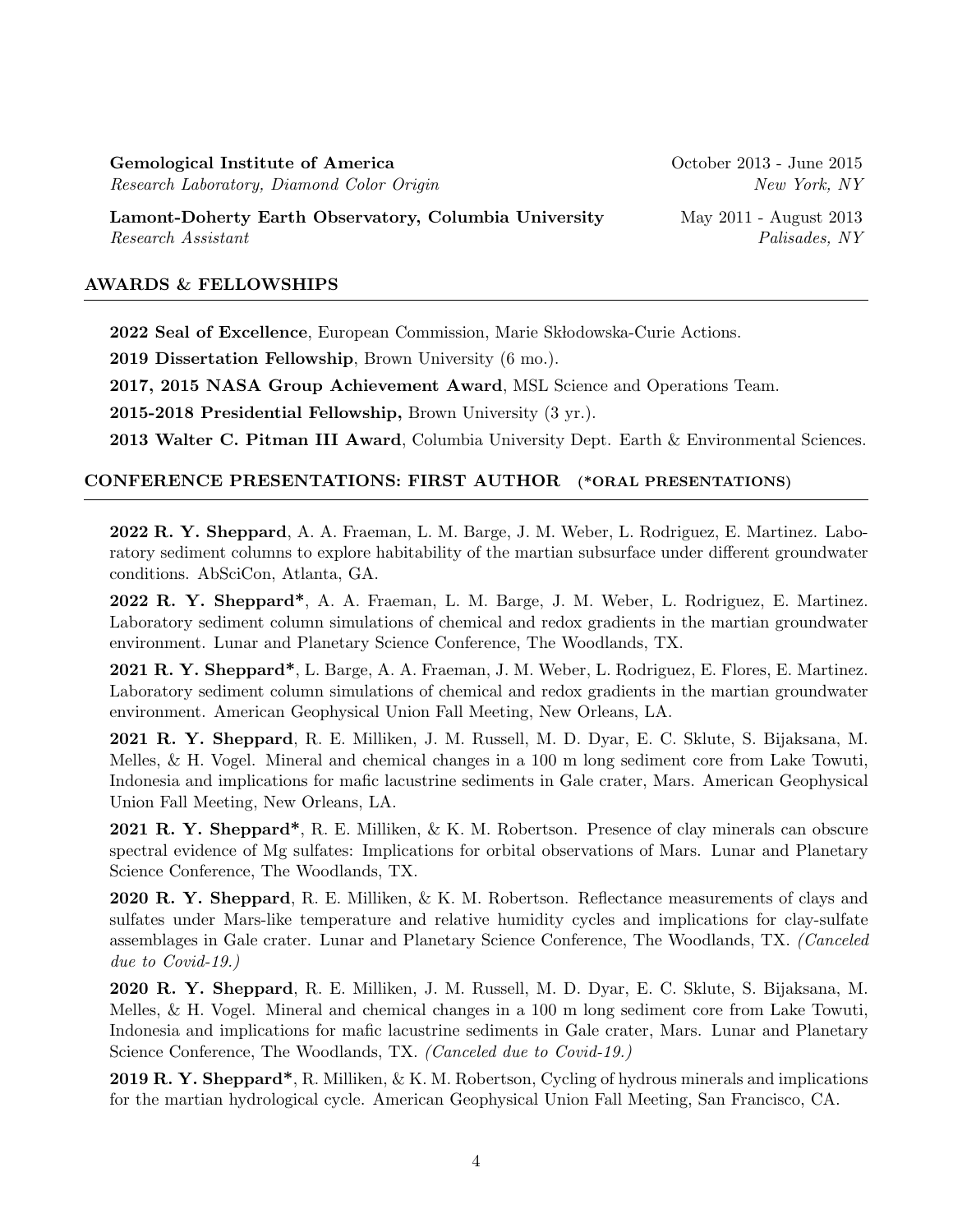2019 R. Y. Sheppard, R. Milliken, Y. Itoh, & M. Parente. Mineral stratigraphy around Mt. Sharp suggests aqueous processes affected the entire mound: directions for upcoming rover observations from orbital data. Ninth International Conference on Mars, Pasadena, CA.

2019 R. Y. Sheppard, R. Milliken, Y. Itoh, & M. Parente. Lateral continuity of mineralogical and morphological contacts in Mt. Sharp: linking upcoming rover observations and orbital data. Lunar and Planetary Science Conference, The Woodlands, TX.

2018 R. Y. Sheppard\*, R. Milliken, Y. Itoh, & M. Parente. Assessing Lateral Variations in the Mineralogical Stratigraphy of Mt. Sharp: Linking Rover and Orbital Observations. American Geophysical Union Fall Meeting, Washington, D.C.

2018 R. Y. Sheppard\*, R. Milliken, J. Russell, H. Vogel, M. Melles, & S. Bijaksana. Signatures of iron cycling in a terrestrial redox-stratified lake and implications for Gale Crater, Mars. Lunar and Planetary Science Conference, The Woodlands, TX.

2017 R. Y. Sheppard, R. Milliken, & J. Russell. Tracking changes in iron mineralogy through time in a terrestrial analogue for Gale Crater. American Geophysical Union Fall Meeting, New Orleans, LA.

2017 R. Y. Sheppard, R. Milliken, & J. Russell. Iron oxidation state and cycling in sediments of Lake Towuti, Indonesia and implications for chemistry and mineralogy of Martian mudstones. Lunar and Planetary Science Conference, The Woodlands, TX.

2013 R. E. Sheppard, P. J. Polissar, & H. M. Savage. Organic thermal maturity as a proxy for frictional fault heating: experimental constraints on biomarker kinetics at earthquake timescales. American Geophysical Union Fall Meeting, San Francisco, CA.

2012 R. E. Sheppard, P. J. Polissar, & H. M. Savage. Rapid heating experiments demonstrate the usefulness of organic molecules as an earthquake thermometer. American Geophysical Union Fall Meeting, San Francisco, CA.

# INVITED EXTERNAL TALKS & TEAM MEETINGS

2022 R. Y. Sheppard. Astrobiology & Planetary Science Colloquium, Georgia Tech, Atlanta, GA.

2021 R. Y. Sheppard. Research Colloquium, EAPS, Purdue, West Lafayette, IN.

2020 R. Y. Sheppard. Research Colloquium, GPS, Caltech, Pasadena, CA.

2020 R. Y. Sheppard. Research Colloquium, Jet Propulsion Laboratory, Pasadena, CA. (Canceled due to Covid-19)

2020 R. Y. Sheppard. Geochemistry Colloquium, Lamont-Doherty Earth Observatory, Palisades, NY.

2019 R. Y. Sheppard. Mars Science Laboratory team meeting, NASA Goddard, Greenbelt, MD.

2018 R. Y. Sheppard. Towuti Drilling Project team meeting, Makassar, Indonesia.

2017 R. Y. Sheppard. Towuti Drilling Project team meeting, Bandung, Indonesia.

2016 R. Y. Sheppard. NASA Astrobiology Institute (NAI) team meeting, Williamstown, MA.

#### PRESENTATIONS: CONTRIBUTING AUTHOR (†STUDENT)

2022 W. Rapin, R. Y. Sheppard, G. Dromart, J. Schieber, B. C. Clark, L. Kah, D. Rubin, B. L. Ehlmann, S. Gupta, G. Caravaca, N. Mangold, E. Dehouck, S. Le Mouelic, O. Gasnault, J. V. Clark,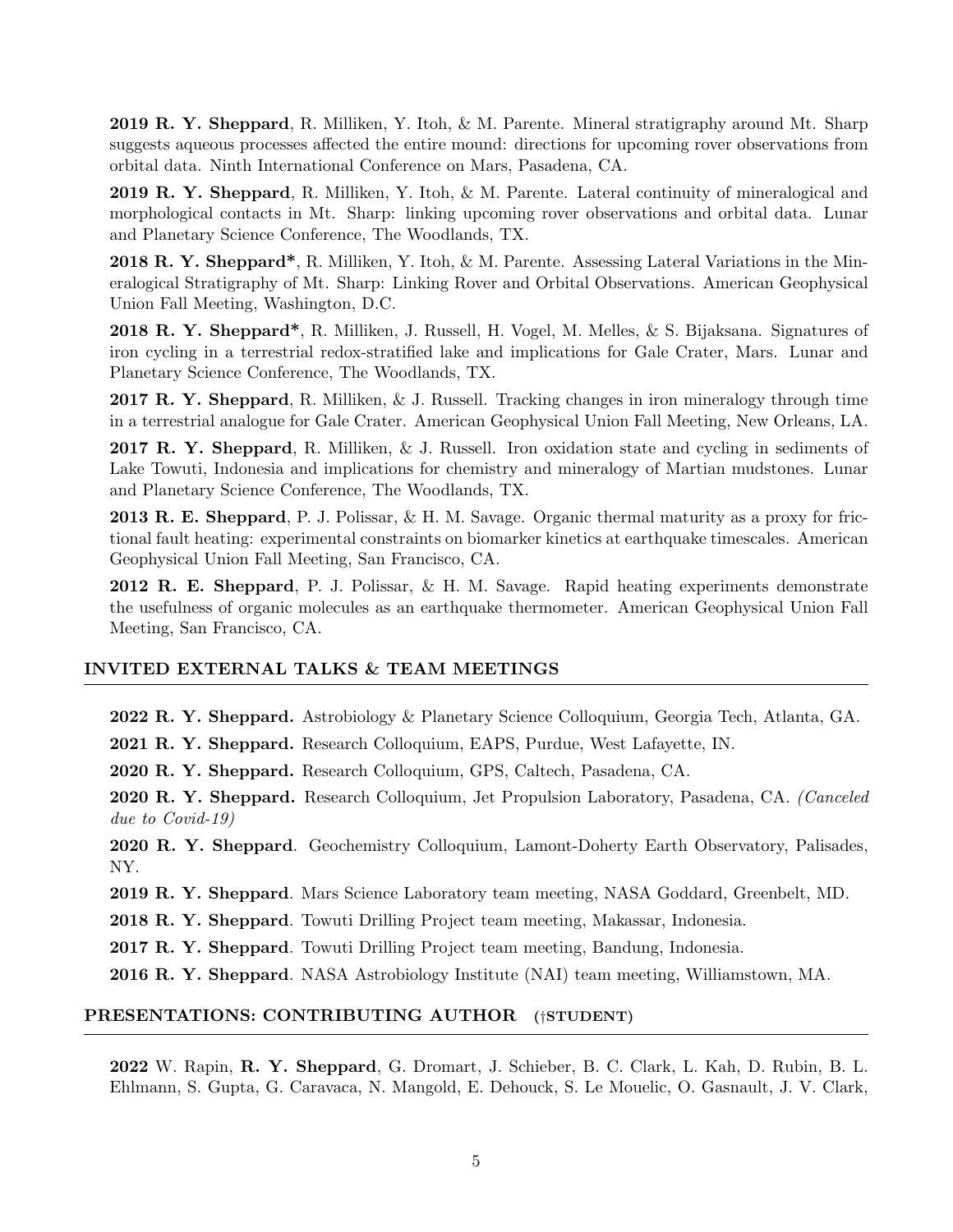A. Bryk, B. Dietrich, R. C. Wiens. The Curiosity rover investigates an aridification sequence in the layered sulfate-bearing unit. Europlanet Science Conference, Granada, Spain.

2022 J. M. Weber, L. E. Rodriguez, R. Y. Sheppard, E. Martinez<sup>†</sup>, L. M. Barge. Understanding habitability and prebiotic chemistry with continuous-flow terrestrial analogs. Invited. AbSciCon, Atlanta, GA.

2022 T. C. Marlin<sup>†</sup>, J. M. Weber, R. Y. Sheppard, S. M. Perl, L. M. Barge. Chemical gardens as analogs for prebiotic chemistry on ocean worlds. AbSciCon, Atlanta, GA.

2022 D. Valadez<sup>†</sup>, E. Flores<sup>†</sup>, E. Martinez<sup>†</sup>, **R. Y. Sheppard**, R. P. Hodyss, J. M. Weber, J. Castillo<sup>†</sup>, B. Henderson, L. M. Barge. Sorption of prebiotic organics on iron sulfide minerals in ocean world analog systems. AbSciCon, Atlanta, GA.

2022 E. Martinez<sup>†</sup>, E. Flores<sup>†</sup>, D. Valadez<sup>†</sup>, J. M. Weber, T. C. Marlin<sup>†</sup>, **R. Y. Sheppard**, L. M. Barge. Organic acid adsorption onto iron (oxy)hydroxides under ocean world analog conditions. AbSciCon, Atlanta, GA.

2022 J. M. Weber, E. Martinez<sup>†</sup>, **R. Y. Sheppard**, L. E. Rodriguez, L. M. Barge. Mars weathering experiments: development and use of continuous-flow packed bed for geologic exploration. Lunar and Planetary Science Conference, The Woodlands, TX.

2022 H. T. Manelski† , R. Y. Sheppard, A. A. Fraeman, J. R. Johnson, R. Wiens, N. Lanza, J. Frydenvang. Classification of ChemCam passive spectral targets in Gale crater. Lunar and Planetary Science Conference, The Woodlands, TX.

 $2022$  J. K. Ando<sup>†</sup>, **R. Y. Sheppard**, A. A. Fraeman, V. Sun. Locations and multispectral features of distinct classes of diagenetic features within the Murray formation, Gale crater, Mars. Lunar and Planetary Science Conference, The Woodlands, TX. (Received the LPSC Dwornik Award.)

2022 W. Rapin, R. Y. Sheppard, G. Dromart, J. Schieber, B. Clark, L. Kah, D. Rubin, B. L. Ehlmann, S. Gupta, G. Caravaca, N. Mangold, E. Dehouck, S. Le Mouelic, O. Gasnault, J. V. Clark, A. Bryk, B. Dietrich, R. C. Wiens. The Curiosity rover is exploring a key sulfate-bearing orbital facies. Lunar and Planetary Science Conference, The Woodlands, TX.

2022 E. Martinez<sup>†</sup>, E. Flores<sup>†</sup>, T. C. Marlin<sup>†</sup>, D. Valadez<sup>†</sup>, J. M. Weber, **R. Y. Sheppard**, R. P. Hodyss, L. M. Barge. Organic acid adsorption on iron (oxy)hydroxides under ocean world analog conditions. Origins of Life Gordon Research Conference, Oxnard, CA. (Canceled due to Covid-19)

2021 T. F. Bristow, E. B. Rampe, R. Sheppard, R. Milliken. In situ mineralogy of a clay-sulfate transition in Gale crater. American Geophysical Union Fall Meeting, New Orleans, LA.

2021 A. A. Fraeman, M. Hughes, C. Seeger, J. Ando<sup>†</sup>, S. Jacob, J. Johnson, R. Sheppard, R. Arvidson, M. Rice, J. Bell. Spectral properties of diagenetic features near the clay-sulfate transition in Mt. Sharp. American Geophysical Union Fall Meeting, New Orleans, LA.

 $2021$  S. N. Lamm<sup>†</sup>, L. E. Rodriguez, R. Y. Sheppard, S. M. Perl, A. J. Celestian, L. M. Barge. Classification of iron (oxy)hydroxides and sulfides using mission-ready spectroscopic techniques and machine learning. Geological Society of America Annual Meeting, Portland, OR.

2020 R. E. Milliken, J. P. Grotzinger, R. Sheppard, R. Wiens, R. Gellert, L. M. Thompson, A. Vasavada, T. Bristow, & N. Mangold. The chemistry and mineralogy of an ancient lacustrine sequence on Mars: observations, interpretations, and future prospects. Lunar and Planetary Science Conference, The Woodlands, TX. (Canceled due to Covid-19)

2019 R. E. Milliken, J. P. Grotzinger, R. Wiens, R. Gellert, L. M. Thompson, R. Sheppard, A. Vasavada, T. Bristow, & N. Mangold. The chemistry and mineralogy of an ancient lacustrine sequence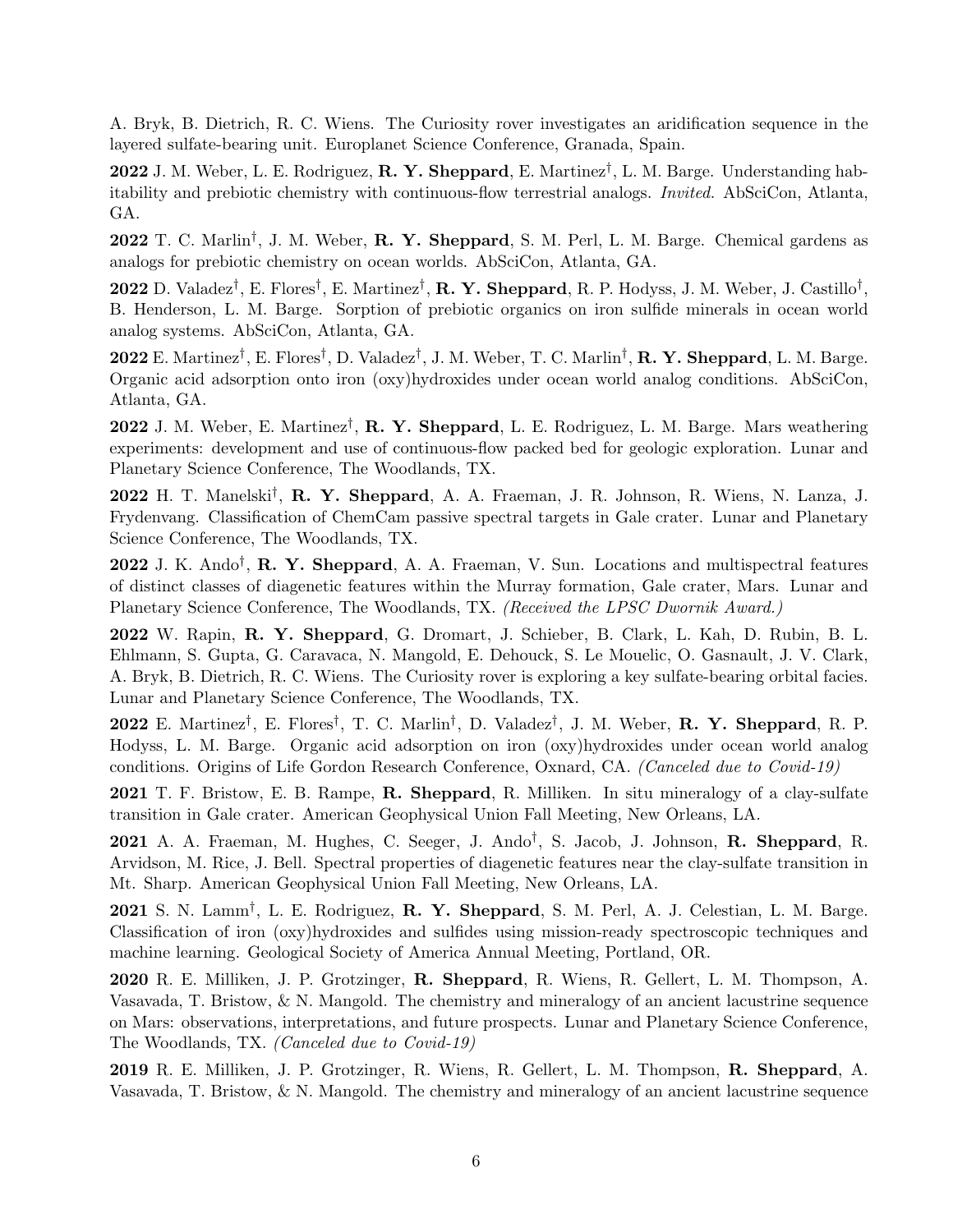on Mars: lessons learned from integrating rover and orbiter datasets. Ninth International Conference on Mars, Pasadena, CA.

2018 D. Morriss, C. B. Sanders, J. P. Grotzinger, J. Busch, L. F. Cury, P. Daoust, W. W. Fischer, B. Howes, D. S. Jones, R. Sheppard, L. L. Nelson, J. P. Pu, D. P. Quinn, J. Wilcots, & R. Swart. Cap Sequence Post-dating Marinoan Glacial Deposits, Naukluft Mountains, Namibia. American Geophysical Union Fall Meeting, Washington, D.C.

2017 A. C. Pascuzzo, B. C. Johnson, R. Y. Sheppard, E. A. Fisher, & S. E. Wiggins. Porosity and salt content determine if subduction can occur in Europa's ice shell. Europa Deep Dive 1: Ice-Shell Exchange Processes, Houston, TX.

**2015** H. Savage, P. J. Polissar, H. Rabinowitz,  $\&\mathbf{R}$ . Sheppard. Some like it hot: the spectrum of temperature rise during earthquakes. American Geophysical Union Fall Meeting, San Francisco, CA.

2012 H. Savage, P. J. Polissar, R. Sheppard, C. Rowe, & J. Kirkpatrick. Organic geochemical evidence for frictional heating of the NE Japan décollement in drillcores from Expedition 343: JFAST. American Geophysical Union Fall Meeting, San Francisco, CA.

2011 H. Savage, P. J. Polissar, R. Sheppard, E. Brodsky, & C. Rowe. Do faults stay cool under stress? American Geophysical Union Fall Meeting, San Francisco, CA.

2011 P. J. Polissar, H. Savage, R. Sheppard, C. Rowe, & E. Brodsky. What's Cooking? Evaluating frictional stress using extractable organic material in fault zones. American Geophysical Union Fall Meeting, San Francisco, CA.

# TEACHING EXPERIENCE

2018 Instructor, summer course, Brown University's STEM II program.

2018 Teaching Assistant, Planetary Geology (GEOL0810), Brown University.

2017 Teaching Assistant, summer course, Brown University's STEM II program.

## MENTORING EXPERIENCE

#### 2021 Undergraduate advisees hosted by Caltech/JPL:

 $\Diamond$  Jordan Ando – LPSC Dwornik Award 2022. Now a PhD student at the University of Hawaii  $\Diamond$  Henry Manelski – now a PhD student at Purdue

#### 2016-2020 Undergraduate advisees hosted by Brown University:

 $\Diamond$  Ana Colón – now a PhD student at the University of Oregon

- $\Diamond$  Christopher Yen LPSC Dwornik Award Honorable Mention 2019. Now a PhD student at WashU
- $\Diamond$  Grant Rutherford now a PhD student at MIT
- Catherine Miranda
- $\diamond$  Sarah Martinez

2018 Leadership Alliance Summer Program Coordinator, Brown University.

## OTHER SERVICE & OUTREACH

Journals recently reviewed for: Journal of Geophysical Research: Planets, Journal of Geophysical Research: Biogeosciences, Icarus.